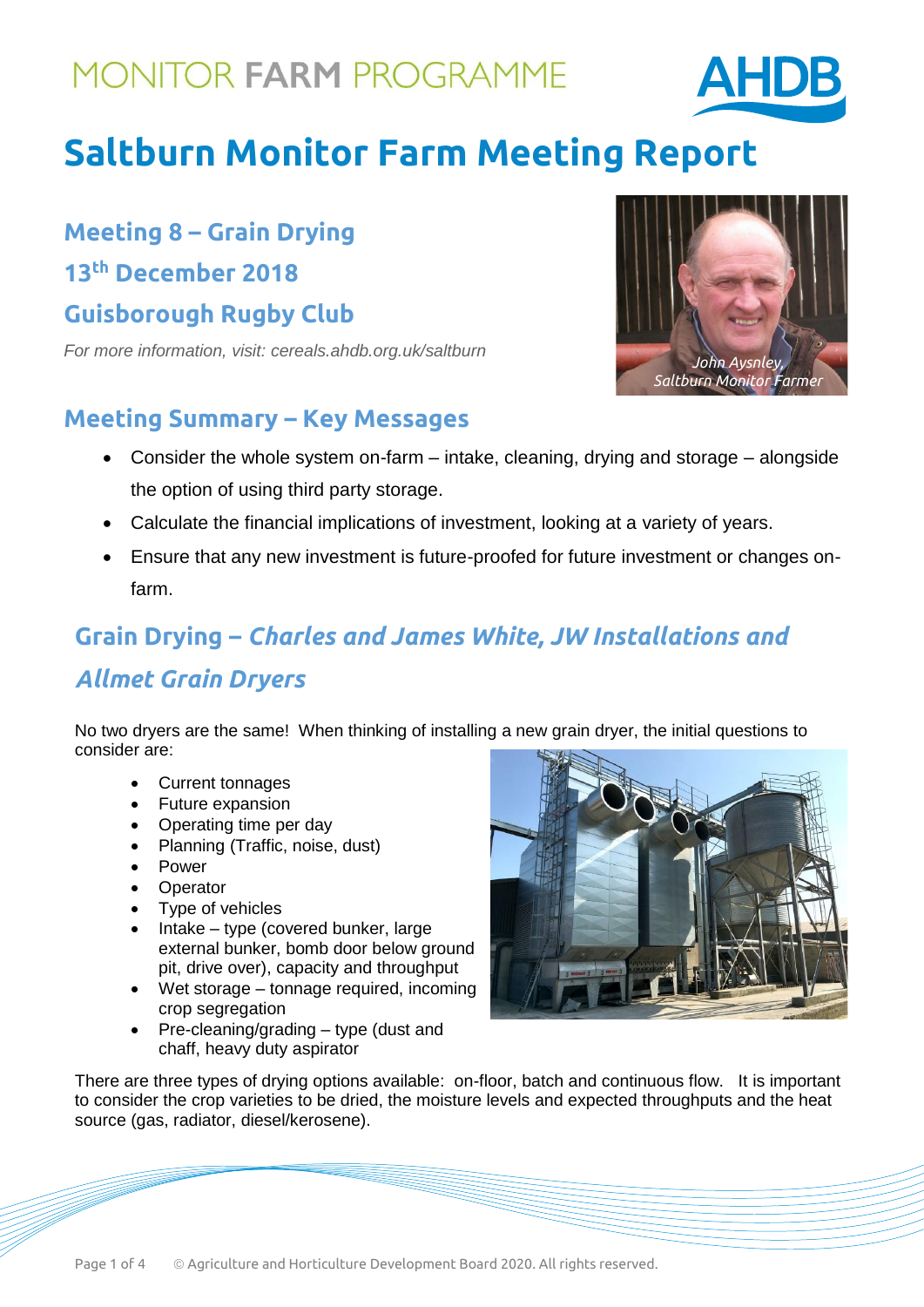

There are different options available for the control system from basic to fully automated, to suit the operator and owner's preference.

Finally, storage of the dry grain should be part of the consideration – can existing storage be utilised, silos or on-floor. Segregation and capacity should also be considered.

There are operational items that can be used alongside the grain drying operation to enhance the operation, depending on the scale, which include: store monitoring, colour sorting, sampling spears, weighbridges, moisture meters, out loading silo.

### **Grain drying and storage – The financial implications?**

### *Robert Sullivan, GCS Grays*

The financial implications are important to consider for capital investment and to think about the options available. Banks will want to see that extra capacity is included, to cover interest rate rises. Tax considerations could also be considered when discussing whether to invest.

For this discussion, Robert considered three options:

- Large farm: 8,500 tonnes storage, 46t/hr dryer, capital cost £1.5m
- Medium farm: 5,000 tonnes storage, 30 t/hr dryer, capital cost £750,000
- Small farm: 2,500 tonnes storage, 18t/hr dryer, capital cost £400,000

The discussion included the options for using a third-party store, the cost implications for a wet year versus a normal year, saleable grain, capital costs, drying/handling charges, haulage charges and storage charges.

In conclusion, the overall cost benefit to having on-farm storage was as follows:

| Large farm: | Normal year = £50,710       | Wet year = £84,158                              |
|-------------|-----------------------------|-------------------------------------------------|
|             | $\sim$ $\sim$ $\sim$ $\sim$ | $\mathbf{A} \mathbf{B} = \mathbf{A} \mathbf{A}$ |

- Medium farm: Normal year =  $£26,818$  Wet year = £45,596
- Small farm: Normal year =  $£8,429$  Wet year = £17,819

The other benefits to the two systems included:

- On farm facility: grain marketing remains in house; above to cope with expansion (up to a certain level) – benefit of economies of scale; significant capital asset to the business
- Third party facility: marketing can be undertaken by specialists; no day-to-day management post-harvest (store monitoring and loading out); no significant capital expenditure.

The conclusions from the meeting were that the viability of a modern purpose-built on-farm facility would require a throughput in excess of 2,000 tonnes of grain to justify the expenditure. Below this level, mobile dryers could be used, but a third-party store is likely to be more cost effective. If the farm has adequate on-farm storage facilities, then it is likely that replacing the dryer will be more cost effective than using a third-party store.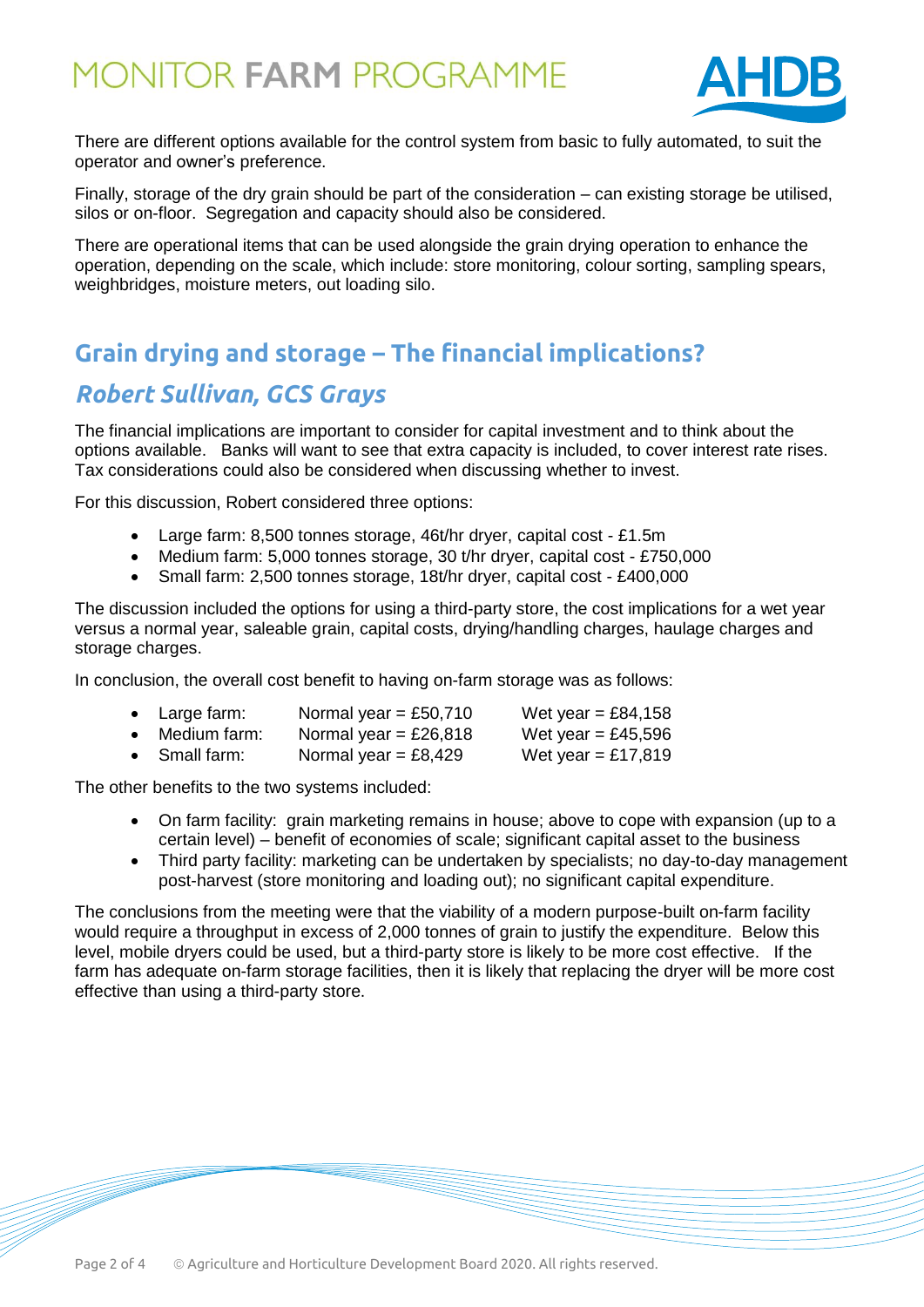

### **Barns Farm - Suggestions financial**

Barns Farm has a grain dryer that was installed in 1997, which John Aynsley has been told that it is coming to the end of its life and so future options are being considered. The farm has approximately 1500 acres of grain, which would normally come in at about 18% moisture.

The questions that John and the group had where around capacity (t/hr), matching combine output to drying capacity, future investment considerations (bigger combines, increase in yield), type of fuel use for dryer, automation and operators.

Following the presentations, the group made the following suggestions for Barns Farm:

- X2 Grain dryers + wet store
- Replace dryer to match conveyors + wet storage + automation
- Big as you can afford
	- + easy to run automation
	- + facility to upgrade/temporary facilities
- Plan a 2 stage approach where are the weak spots?
- Future extra land considerations?
- Future-proof
- Survey of neighbours that might be keen to collaborate?
- Start again?!

### **Find out more….. AHDB Information and Research Links**

[Grain storage guide](https://ahdb.org.uk/knowledge-library/grain-storage-guide)

[AHDB Safe Storage Time Calculator](https://cereals.ahdb.org.uk/tools/safe-storage-time-calculator.aspx)

#### **Moisture management is vital to prevent spoilage by fungi and mites**



**AHDB Safe Storage Time Calculator** will help to identify grain in most urgent need of attention

- Uses information on the moisture and temperature levels for stored grain to assess the risks from mold/mycotoxins development, loss of germination and the risk of attack by insects and mites
- Reassesses the risk each time storekeepers input new temperatures and moistures, takes into account the total storage history as the grain is monitored, showing the time in days until the risks become critical

#### [Grain sampling guide](https://ahdb.org.uk/knowledge-library/grain-sampling-guide)

[Farmbench](https://ahdbonline-my.sharepoint.com/personal/teresa_meadows_ahdb_org_uk/Documents/Documents/Monitor%20Farms/John%20Aynsley,%20Saltburn/1.%20Farm%20Walk%20and%20First%20Year%20Review%20-%2008.11.18/ahdb.org.uk/farmbench) – free online tool for input of costings and calculation of cost of production for each enterprise.